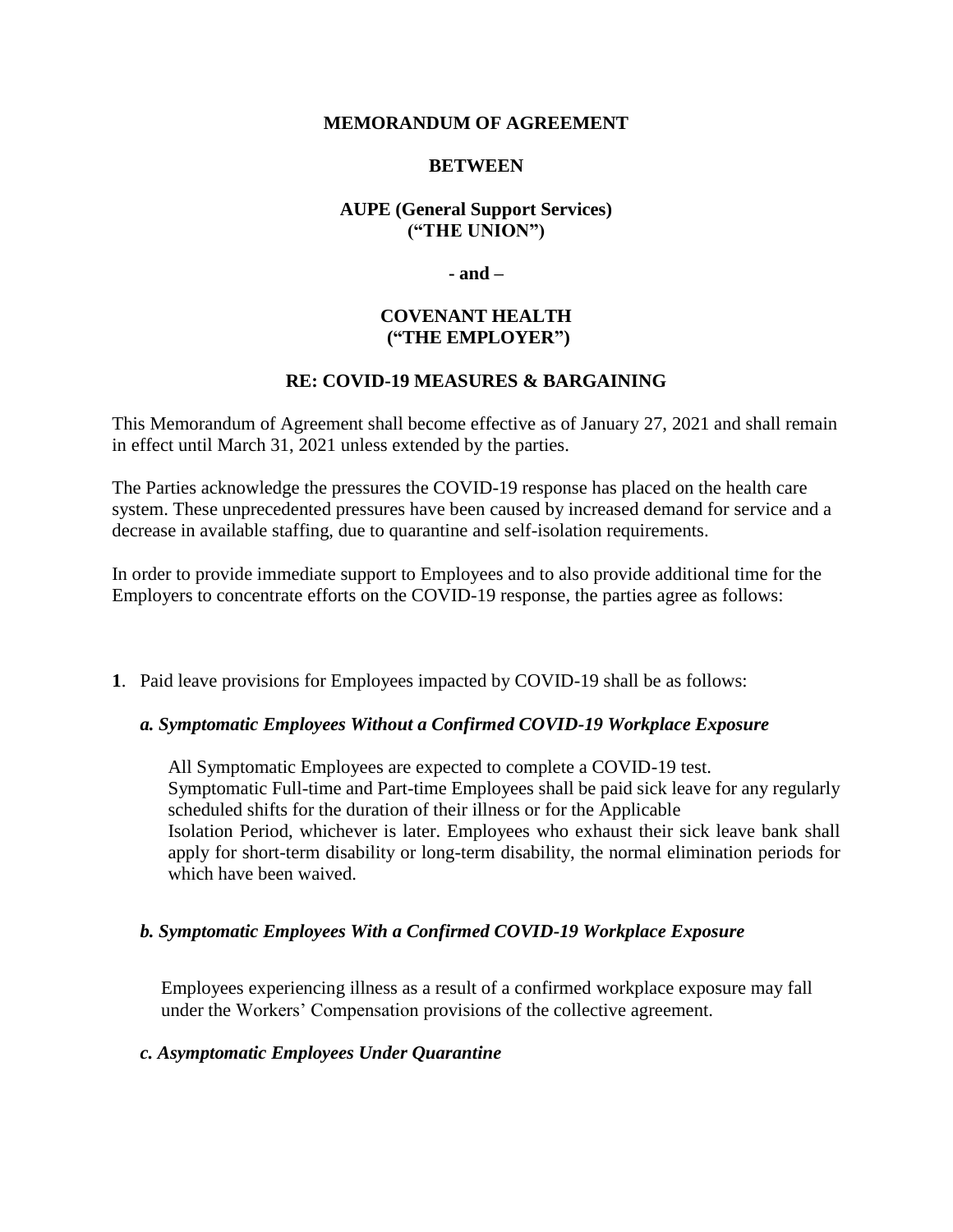Retroactive to July 6, 2020, Employees restricted from work for the quarantine period as instructed by either the Manager, Health Link, Workplace Health & Safety, or as a result of an order by a Medical Officer of Health are expected to complete a test for COVID-19. Such Employees shall be paid at their Basic Rate of Pay for all regularly scheduled shifts for the duration of the 14 day quarantine period. Asymptomatic Part-time Employees who are unable to work pre-booked additional shifts and asymptomatic Casual Employees who are unable to work pre-booked shifts shall be paid at the Basic Rate of Pay for such prebooked shifts missed due to quarantine requirements. Asymptomatic Employees who test positive for COVID-19 shall be provided paid sick leave in accordance with item 3(a) above.

This provision shall not apply to Employees who are required to quarantine following non-essential international travel.

Employees seeking payment or requesting reinstatement of previously coded sick leave retroactive to July 6, 2020 shall submit a request to their Manager. Requests must identify the specific Shifts that require payment or change and are subject to validation.

# **d.** *Asymptomatic Employees Impacted by Site/Unit MOH Work Restriction/Order*

Where a Regular or Temporary Employee, who works additional Shifts in other Units, programs, or Sites, is subject to a Medical Officer of Health (MOH) restriction and as such, is restricted to working within a specified Unit, program, or Site, the Employer shall:

- (i) provide the Employee the ability to make up missed regularly scheduled Shifts with additional Shifts on the Unit, program, or Site where they are restricted to work by the MOH; or
- (ii) provide the Employee with the ability to make up missed regularly scheduled Shifts by providing remote work; or
- (iii) where (i) and (ii) above are not possible, provide paid leave for any missed regularly scheduled Shifts.
- (iv) The Employer will make reasonable efforts to offer available additional Shifts on the Unit, Site, or program corresponding to the MOH Work Restriction/Order to impacted Part Time and Casual Employees Who have pre-booked additional Shifts in other Units, programs, Sites, or Employers.
- (v) 3 (d) (iii) shall not apply to any Shifts scheduled with another Employer.
- (vi) This provision shall not apply to Employees who are restricted in accordance with the Chief Medical Officer of Health Order 10-2020 (also known as the Single Site Orders).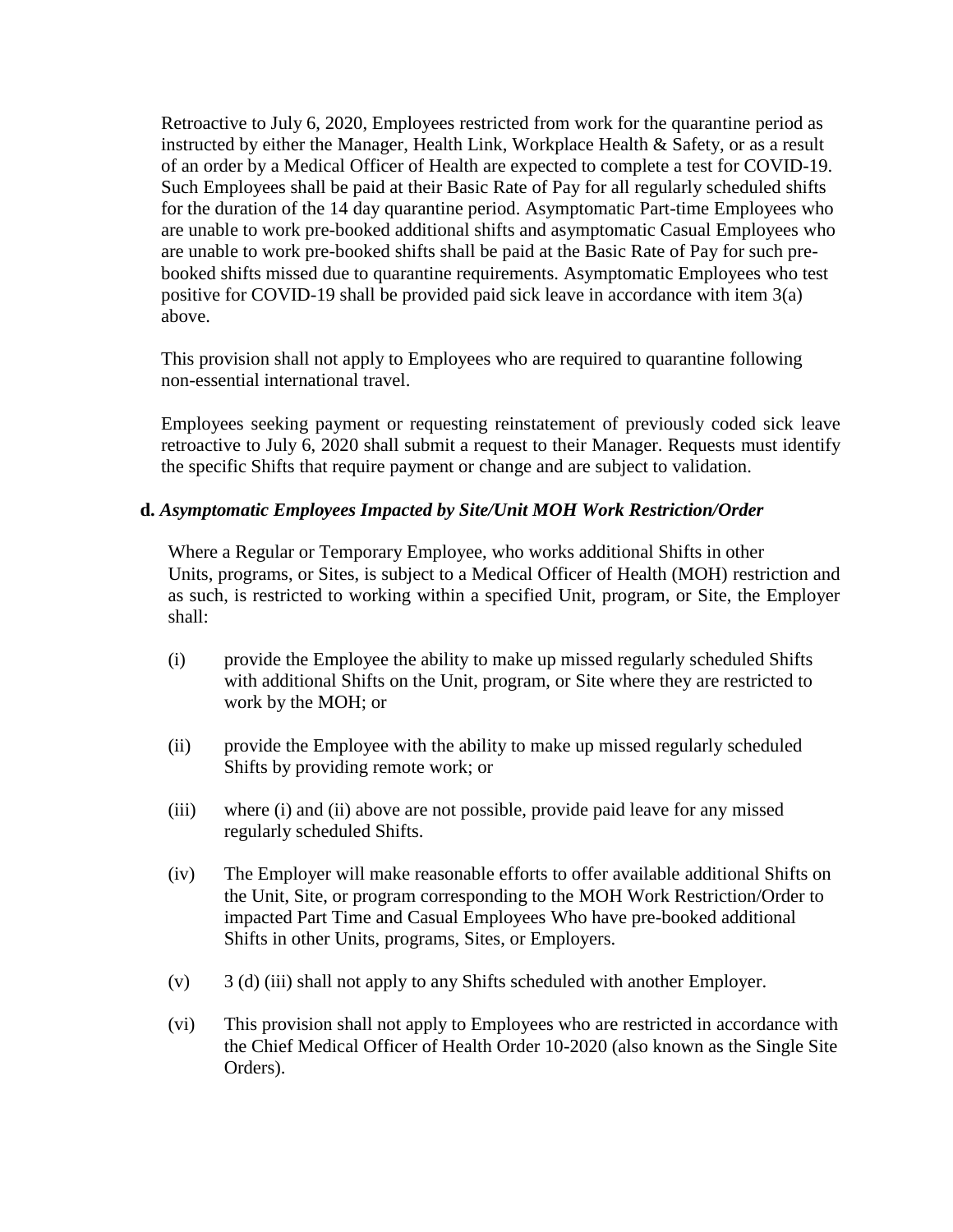- **2**. The Parties agree that non-essential travel is strongly discouraged while emergency measures and travel advisories remain in place due to the COVID-19 pandemic.
- **3**. The Employer agrees to suspend the Attendance Support program until March 31, 2021.
- **4**. The parties recognize that this is an unprecedented period of physical and psychological stress and as such all reasonable efforts will be made to grant requests for time away from the workplace for short periods such as ad hoc vacation, personal leave, etc. in accordance with the Collective Agreement.
- **5**. The Employer agrees to distribute information regarding the Employee and Family Assistance Plans and other mental health supports available through the Employers. The parties agree to discuss opportunities for a collaborative communication plan.

# **6**. *COVID-19 – Related Family Leave*

Employees shall be entitled to leave without pay for a period of time necessary to meet the Employee's family responsibilities to care for ill or self-isolated family members, or children affected by school and daycare closures. For the purposes of accessing this leave, all of the following are considered family members:

- partner (spouse, adult interdependent or common-law);
- parents, foster parents, guardians;
- children, foster children, wards, partner's children;
- siblings;
- grandchildren;
- grandparents; and
- any other person living with the Employee as a member of their family.

Regular and Temporary Employees who qualify for such leave above, shall be entitled to one day of leave with pay to meet the Employee's family responsibilities to care for ill or selfisolated family members, or children affected by school and daycare closures. Employees are limited to accessing this day of leave with pay one time only. For the limited purposes of administering this provision, the Parties agree that a "day" means the regular daily hours applicable to the Employee's schedule.

Thereafter, Employees who qualify for such leave as outlined above may request payment from available banks such as overtime, named holiday, vacation, personal leave or they may take unpaid leave to cover such absences but only to the extent that the leave is necessary, and shall make all reasonable attempts to resolve the family care issue as soon as possible. Employees are required to provide the Employer with request for such leave as early as possible after determining the need.

# **7**. **Redeployment (Applicable to Covenant Health only)**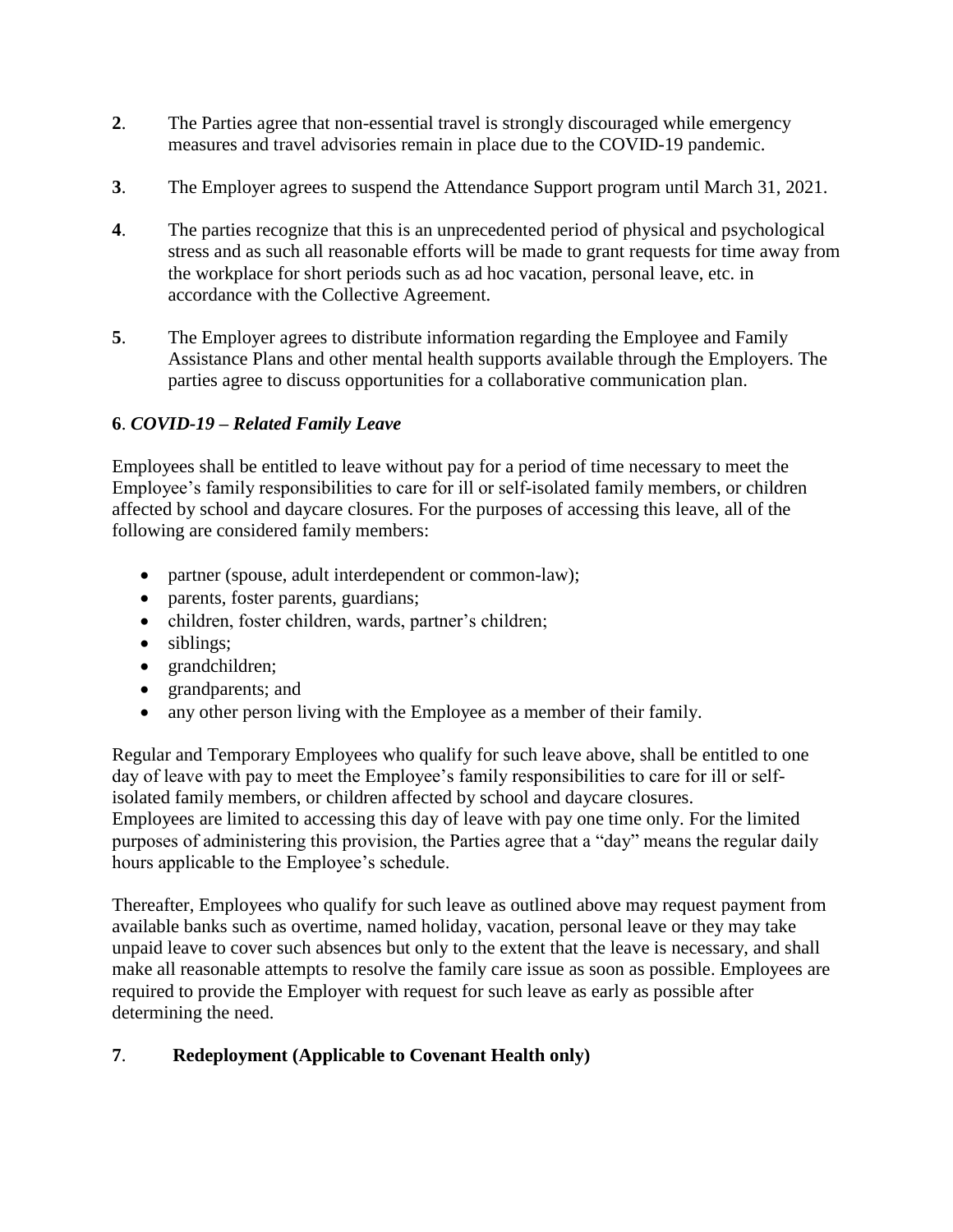## **Covenant Health may redeploy Employees on a temporary basis both internally and to sites owned or operated by other Employers, using the following process:**

- (a) When the Employer determines this redeployment is necessary, the Employer shall first ask Employees to volunteer for such redeployment.
- (b) If more Employees than required volunteer to redeploy to such a site temporarily, the most senior Employees shall have the right to redeploy temporarily, provided they have the ability to perform the work.
- (c) If fewer Employees than required volunteer to redeploy temporarily, assignments shall be made in reverse order of seniority within an identified site/unit/programs/department, provided the Employees have the ability to perform the work.
- (d) The Union(s) shall be notified of any such redeployment. Each union shall provide a contact to the Employer for such notification and AHS will ask the receiving Employer to notify their Union(s).
- (e) Redeployed Employees shall receive orientation to the new site as much as possible.
- (f) Redeployed Employees will continue to be covered by the terms of their applicable collective agreement and represented by their current bargaining agent. Redeployed Employees shall remain Employees of the Employer.
- (g) While working at the other site, the Employer shall ensure the Employee is compensated for their FTE and any additional shifts regularly worked for the Employer and/or any other health care employer.
- **8**. In order to maximize the number of Employees available to support current Employees with significant workload challenges related to COVID-19, to enhance the Employer's ability to respond to unprecedented staffing needs during the pandemic, and to assist with retention of current Employees and recruitment of new Employees, the parties agree to the following on a temporary basis only:
- a. The Employer may offer opportunities to current Casuals to convert to Temporary status. In addition, any Casual Employee may request such a conversion. In either case, there shall be no requirement for the Employer to post. A conversion request from a Casual Employee shall not be unreasonably denied. Where an Employee's status changes as a result of this provision, the Employer shall notify the Union and issue a letter to the Employee consistent with the provisions of Article 12.08

b. The Employer may offer opportunities to increase Employees' FTEs, regardless of amount, on a temporary basis without a requirement to post. Where an Employee's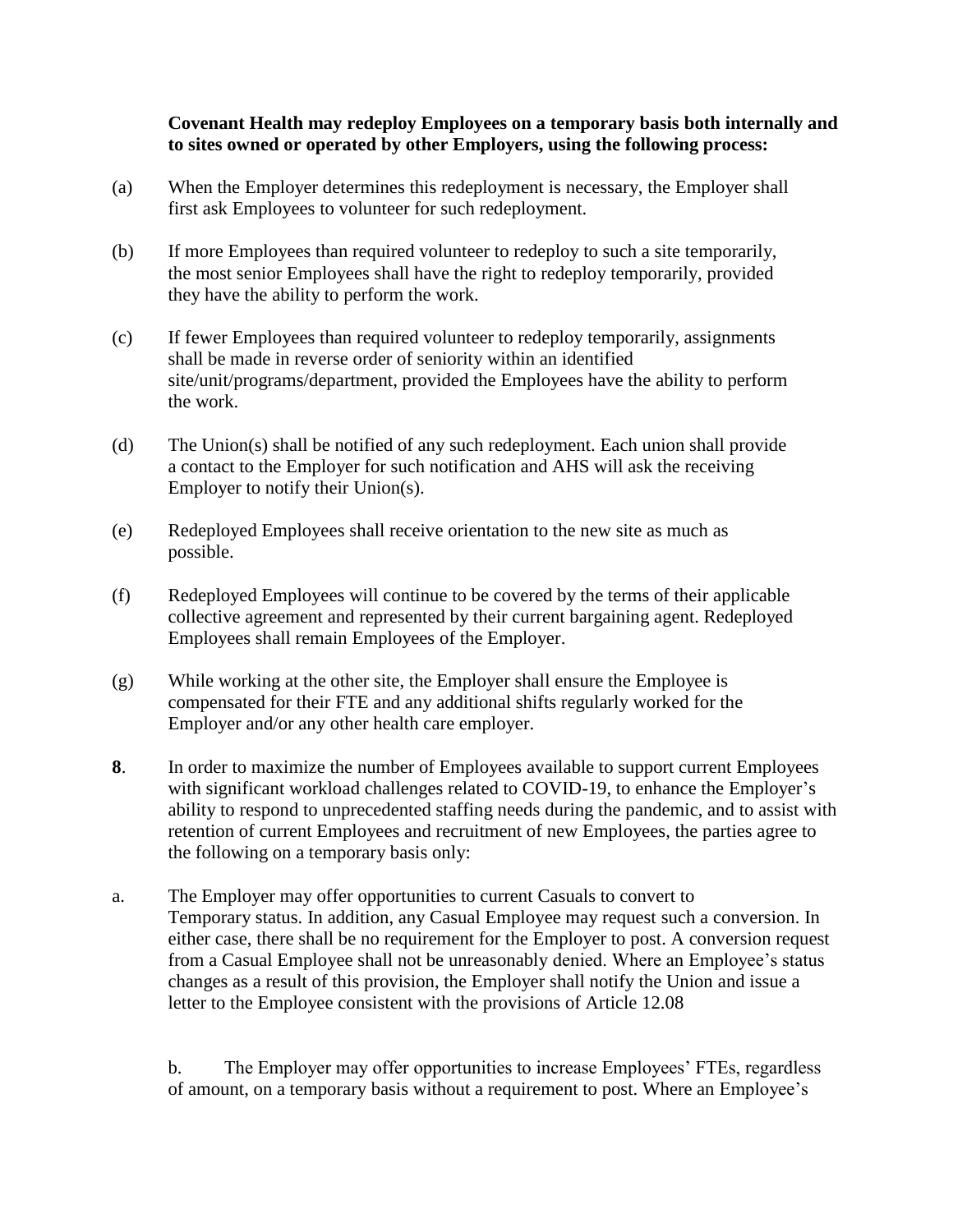FTE changes as a result of this provision, the Employer shall notify the Union and issue a letter to the Employee consistent with the provisions of Article 12.08

c. The Employer may offer a temporary vacancy of any FTE to current Employees working in the same Unit or office in order of seniority with no requirement to post. Where an Employee's FTE changes as a result of this provision, the Employer shall notify the Union and issue a letter to the Employee consistent with the provisions of Article 12.08

- d. Requests to extend the duration of COVID specific temporary vacancies shall be dealt with on a case by case basis between the Employer and the Union. Such requests shall not be unreasonably denied.
- 11. For phases zero and one of the COVID-19 vaccination, Employees who attend Vaccine appointments outside of regularly scheduled hours of work shall be paid one hour at the applicable rate of pay. For future COVID-19 vaccination phases, the parties shall meet and determine appropriate compensation.

**––––––––––––––––––––––––––– ––––––––––––––––––––––––**

**On Behalf of Covenant Health On Behalf of AUPE, General Support Services**

**Date Date** February 2, 2021

**February 2, 2021**